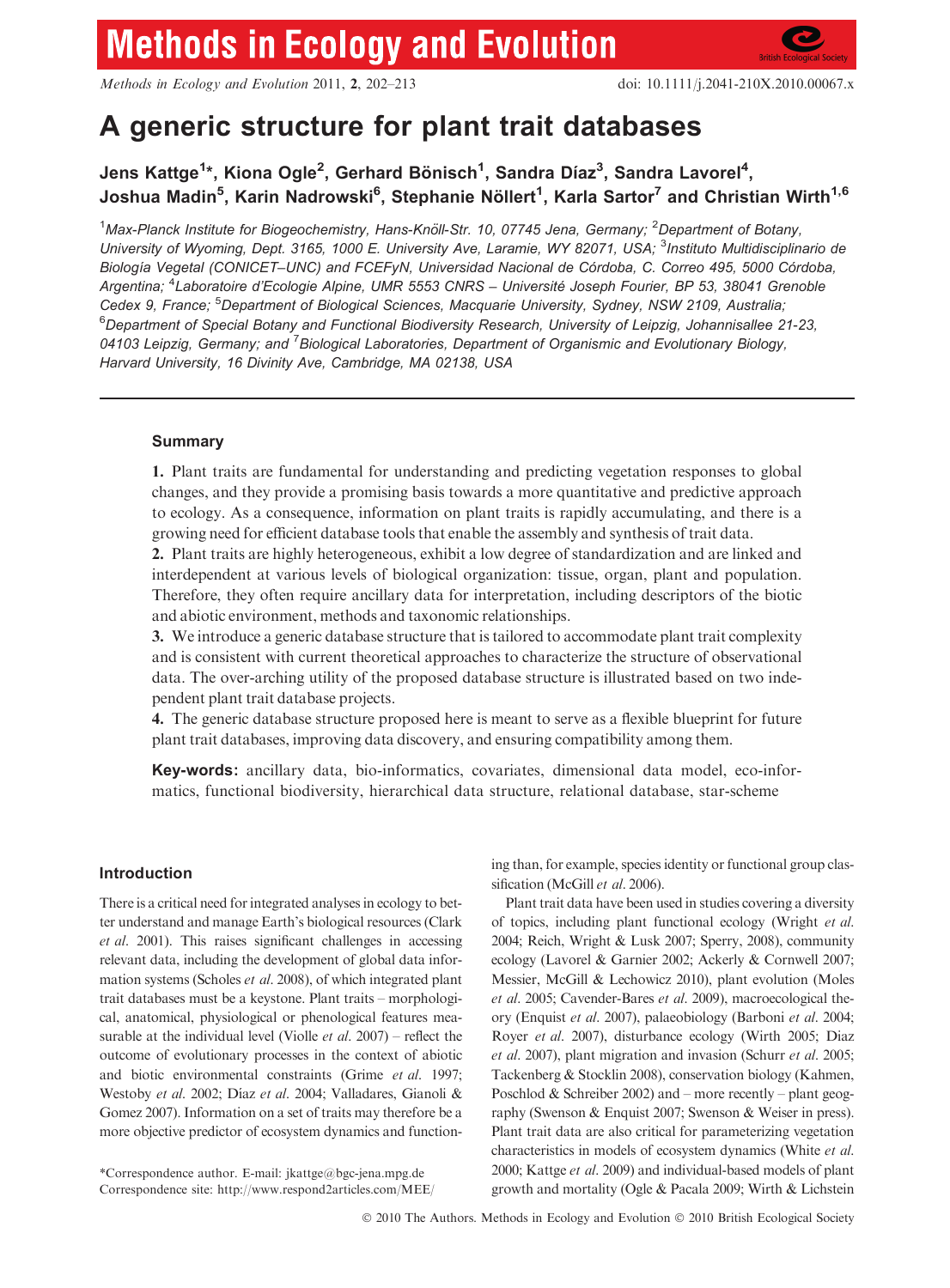| Database             | Reference                                                                                         | Url                                                    |  |
|----------------------|---------------------------------------------------------------------------------------------------|--------------------------------------------------------|--|
| Trait-species matrix |                                                                                                   |                                                        |  |
| <b>LEDA</b>          | Kleyer et al. (2008)                                                                              | leda-traitbase.org                                     |  |
| <b>BIOPOP</b>        | Poschlod et al. (2003)                                                                            | uni-oldenburg.de/landeco/Projects/biopop/biopop en.htm |  |
| BiolFlor             | Klotz, Kühn, & Durka (2002)                                                                       | ufz.de/biolflor                                        |  |
| <b>ECOFLORA</b>      | Fitter & Peat (1994)                                                                              | ecoflora.co.uk                                         |  |
| <b>SID</b>           |                                                                                                   | data.kew.org/sid                                       |  |
| InsideWood           |                                                                                                   | insidewood.lib.ncsu.edu                                |  |
| PLANTSdata           | Green (2009)                                                                                      | bricol.net/downloads/data/PLANTSdatabase               |  |
| Wood Density         | Chave et al. (2009)                                                                               |                                                        |  |
| <b>BROT</b>          | Paula et al. (2009)                                                                               | uv.es/jgpausas/brot.htm                                |  |
|                      | Traits in their environmental or experimental context                                             |                                                        |  |
| <b>ECOCRAFT</b>      | Medlyn & Jarvis (1999)                                                                            |                                                        |  |
| <b>MARIWENN</b>      | Ollivier, Baraloto, & Marcon (2007)                                                               | ecofog.cirad.fr/Mariwenn                               |  |
| <b>ALTA</b>          | Lavorel et al. (2009)                                                                             |                                                        |  |
| <b>VISTA</b>         | Garnier et al. (2007)                                                                             |                                                        |  |
| ArtDeco              | Cornwell et al. (2008)                                                                            |                                                        |  |
|                      | Intraspecific variability and trait-trait correlation in an environmental or experimental context |                                                        |  |
| GlopNet              | Wright et al. (2004)                                                                              | bio.mq.edu.au/"iwright//glopian.htm                    |  |
| <b>CORDOBASE</b>     | Díaz et al. (2004)                                                                                |                                                        |  |
| Meta-Phenomics       | Poorter et al. (2010)                                                                             |                                                        |  |
| <b>FET</b>           |                                                                                                   | bgc-jena.mpg.de/bgc-organisms/pmwiki.php/Research/FET  |  |
| <b>TRY</b>           |                                                                                                   | try-db.org                                             |  |

Table 1. Examples of current major compilations of plant trait data

2009). Furthermore, plant traits provide complementary information to earth observations like remote sensing (Ollinger et al. 2008), measurements of atmospheric  $CO<sub>2</sub>$  fluxes and concentrations (e.g.  $FluxNet<sup>1</sup>$  and GlobalView<sup>2</sup>), forest inventories (e.g. the US Forest Inventory<sup>3</sup>), and global biodiversity assessments (Scholes et al. 2008).

The scientific focus determines the database requirements: the structure of a database should be as complex as necessary but as simple as possible, because the data compilation itself tends to introduce its own level of complexity. Major compilations of plant trait data have been, and are still being developed for different purposes: to characterize the species–trait matrix for specific geographical regions or selected traits, to compile trait measurements in the context of their environmental or experimental conditions, or to analyse correlations between a limited number of different traits accounting for intraspecific variability in an environmental context (for references see Table 1). Data compilations to characterize species–trait matrices compile one to several trait values per species and trait, but do not need to characterize the intraspecific variability in an environmental context in detail, as they are focussed on the species' mean state. Compilations focussed on trait measurements in the context of environmental or experimental information account for intra- and interspecific variability, but they do not necessarily support the correlation analysis between different traits, as they only allow indirect deducing if different measurements had been conducted on the same object

1 FluxNet: http://daac.ornl.gov/FLUXNET/index.cfm.

<sup>2</sup>Globalview: http://www.esrl.noaa.gov/gmd/ccgg/globalview.

from information about the environmental/experimental context (location, plot, experimental treatment, individual, etc.). This indirect identification easily becomes ambiguous and may complicate analyses of trait correlations (see Appendix S1). Data compilations that account for the fact that different traits have been measured on the same object are often two-dimensional spreadsheets (tables) with traits and additional information (ancillary data) in separate columns and observations in rows. These two-dimensional spreadsheets are convenient for the compilation of a limited number of traits and ancillary data, but they become increasingly inconvenient as the number of traits and/or ancillary variables increase (Madin et al. 2007). This limitation leads to researchers often only including a limited amount of ancillary information and important details of the data collection reside in written notes or the researcher's memory (Michener et al. 1997).

In the past few years, the focus of plant trait research included the characterization of ecological strategies and biodiversity in a quantitative, functional context as a function of the environment and phylogenetic constraints, which provide conditions for a more quantitative and predictive community ecology (McGill et al. 2006) and for a more realistic representation of vegetation in earth system models (Lavorel et al. 2007). This requires the compilation of several traits in combination with a detailed characterization of their intra- and interspecific variability, trait–trait correlations, abiotic and biotic environment, and phylogeny. Statistical tools and modelling concepts to accomplish these demands are being developed with strong momentum, e.g. the adaptation of hierarchical Bayesian concepts to ecological analyses (Ogle & Barber 2008), or the implementation of adaptive strategies to vegetation modelling (Scheiter & Higgins 2009), while dedicated structures for plant trait databases have not been published so far, and ecological

<sup>3</sup> US Forest Inventory and Analysis National Program: http:// www.fia.fs.fed.us.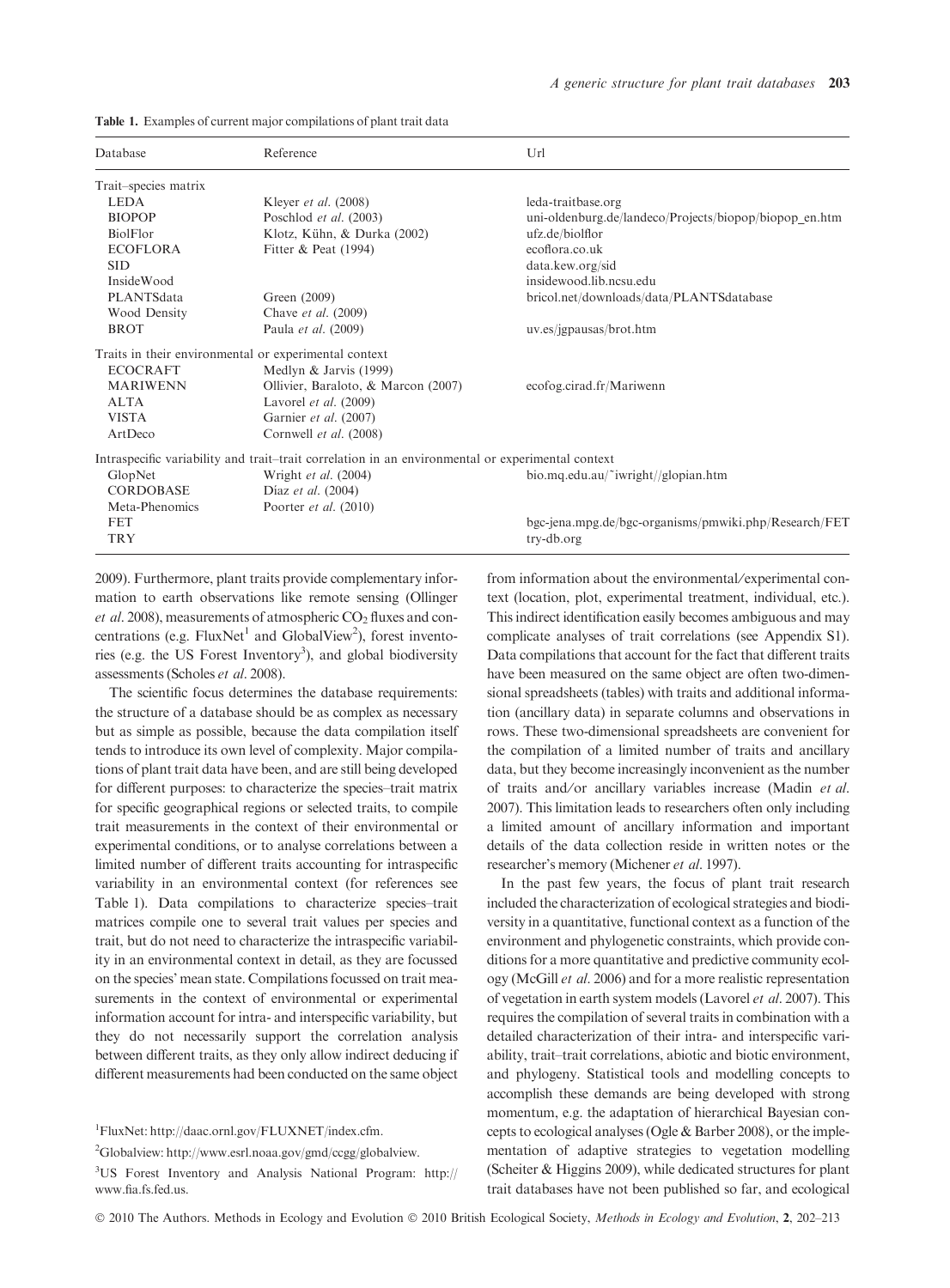researchers had to develop them for each individual application.

The need for integrated analyses poses another requirement for the development of database structures: interoperability – the seamless merging of disparate information from different databases into an integrated form for analysis. Here, ontologies, formal models that use mathematical logics to define concepts and their relationships (Madin et al. 2008), provide a mechanism for creating a common computer-interpretable basis for interoperability. Ontologies have been successfully used in genetics, microbiology, and medicine, especially when used for interoperability among different databases and organizations. In ecology, where data structures are more complex, framework ontologies have only recently been laid out, which show considerable overlap (Madin et al. 2008). Consistency with these ontology schemata should ensure compatibility between different datasets and therefore be another requirement for future trait databases. However, simultaneously accounting for the various aspects of plant traits and the need for database interoperability poses a new challenge to the development of plant trait databases.

In the following, we analyse the structure of plant trait data to derive the key requirements for the development of plant trait databases ('entity-relationship analysis', Chen 1976). Based on this we propose a generic structure, which is supposed to serve as a blueprint to help ecologists develop plant trait databases according to their individual needs. Finally, we illustrate consistency with current framework ontologies and improvements in access and interoperability of disparate plant trait data by two recently developed trait databases using the generic database structure presented here.

#### Entity-relationship analysis of plant traits

# PLANT TRAITS ARE A HETEROGENEOUS GROUP OF DATA WITH LOW DEGREE OF STANDARDIZATION

The term 'plant trait' is used in a wide range of contexts and there have been numerous attempts to define, conceptualize and categorize plant traits. Violle et al. (2007) propose a general definition of plant traits: 'Any morphological, physiological or phenological feature measurable at the individual level, from the cell to the whole-organism level,…' According to this definition, plant traits may characterize anything from a leaf dark respiration rate to a maximum plant height, referring to an organ vs. the whole plant, measured with different instruments (e.g. gas exchange instrument vs. hypsometer), reported in different units (e.g.  $\mu$ mol CO<sub>2</sub> m<sup>2</sup> s<sup>-1</sup> vs. m), and with different modes of standardization (e.g. at  $25^{\circ}$ C in the dark vs. mean of tallest 5% of individuals ever measured), and so on. There have been substantial efforts to develop standardized trait definitions and measurement protocols, e.g. Cornelissen et al. (2003) and in the context of the LEDA project (Knevel et al. 2003; Kleyer et al. 2008), but these standards are only available for a limited set of traits, are often ignored, and do not help when it comes to the vast literature dating prior to 2003. Some traits cannot be measured but need to be estimated

by fitting models to raw data (parameter-based traits, e.g.  $V_{\text{cmax}}$ <sub>25</sub>, the maximum carboxylation rate at 25 °C or parameters defining seed dispersal kernels). In summary, plant traits can be seen as a heterogeneous group of information with relatively low degree of standardization (Table 2).

### VARIABILITY AS SIGNAL AND NOISE IN COMPARATIVE TRAIT ANALYSIS: THE NEED FOR ANCILLARY DATA

Understanding and quantifying the variability of plant traits at the species or functional group level in response to changes in environmental drivers are of utmost importance in global change research and evolutionary ecology. Traits that are treated as qualitative, like leaf habit (e.g. needle-leaved, broadleaved) or wood porosity type (e.g. ring-porous, diffuseporous) are often nearly invariant within species, even though in some cases they are much more variable than studies suggest (e.g. flower colour, dispersal mode). Traits that are treated as quantitative, like leaf mass per area or leaf dry matter content vary substantially between and within individuals of a species (Messier, McGill & Lechowicz 2010). This intraspecific trait variability can optimize plant performance and fitness in response to abiotic and biotic constraints and is the consequence of genetic variation and phenotypic plasticity, the latter being the environmentally contingent trait expression of a given genotype (Fig. 1). The capacity for expressing trait variability may differ between species and developmental stages and may be constrained by trade-offs between different traits (Valladares, Gianoli & Gomez 2007). This variability may be the signal of interest, but may also represent unwanted 'noise' in a comparative analysis (Fig. 1).

For qualitative traits, which are almost invariant at the species-level (e.g. wood porosity type), we can assign each species i its unambiguous trait value  $\theta_i$ . For quantitative traits with a low degree of variability (e.g. density of cell walls), it is often sufficient to calculate the mean trait value  $\bar{\theta}_i$  if several measurements per species are available. In this case  $\bar{\theta}_i$  is a stochastic (or uncertain) quantity, and this uncertainty should be propagated into a comparative analysis. However, the majority of quantitative traits, including many of the most relevant traits for ecosystem functioning, are strongly modulated by the environment. In this case, the absence of quantifying the variability in the trait substantially reduces the information content in the data and can lead to inference problems (e.g. ecological fallacy, Robinson 1950). Using the mean value will yield an unrealistic point estimate contingent to the particular individuals and localities that happen to be represented in the dataset (Albert et al. in press). Here, we need to model the variable trait in response to 'driving variables' (covariates). For example, estimates of maximum photosynthesis rates should account for the influence of irradiance, temperature, water availability, and air humidity during the measurement period as well as plant and leaf developmental stage (Kattge & Knorr 2007). The result is a standardized rate  $\theta_i^*$ , i.e. a predicted rate at some reference state of the covariates (e.g. maximum photosynthesis at light saturation and  $25^{\circ}$ C), coefficients that quantify the influence of the respective covariates (variability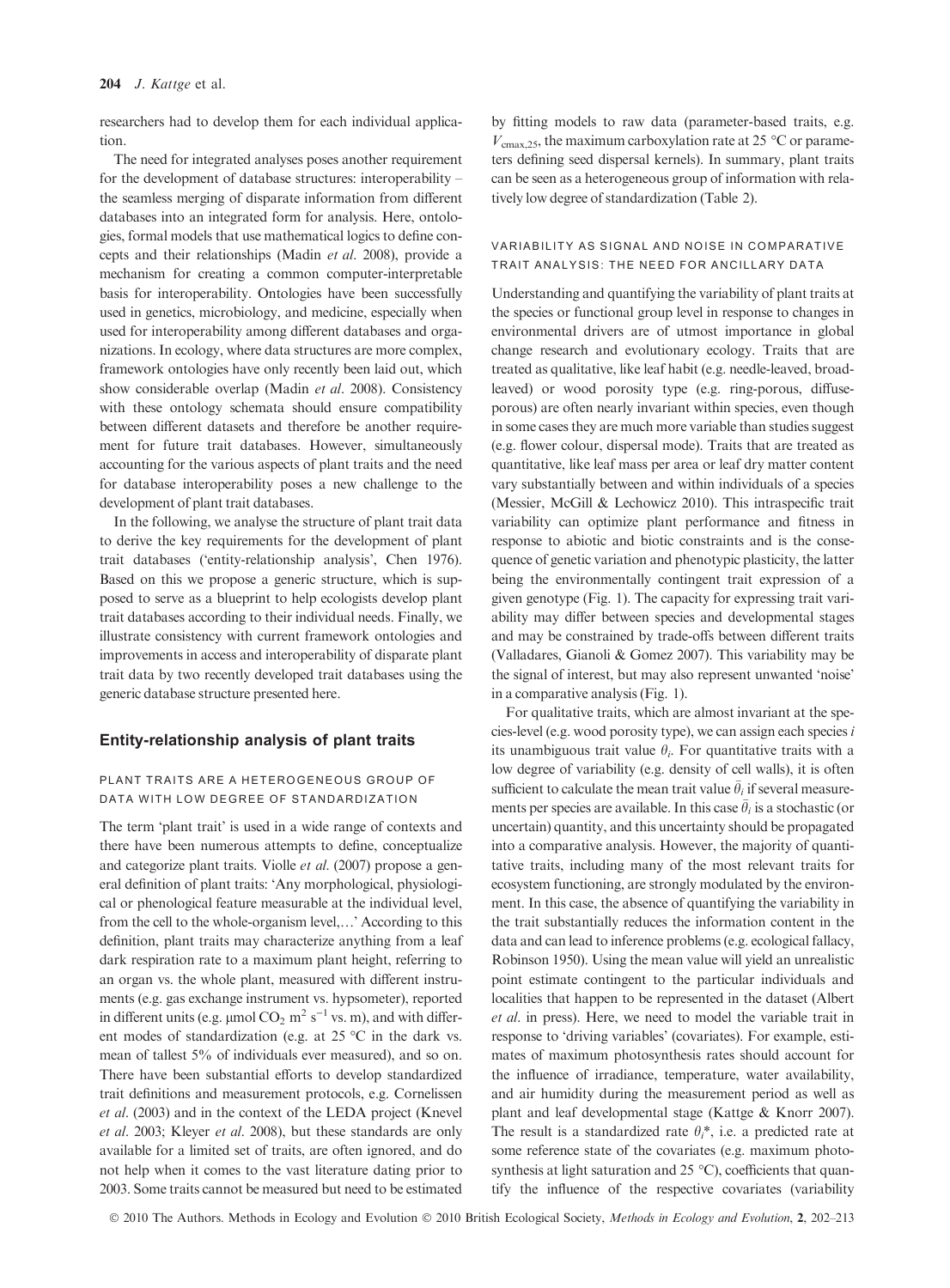|                                | Definition                                                                                                         | Example                                                                                            | Typical sources                                                                                                 | Application                                                                        |
|--------------------------------|--------------------------------------------------------------------------------------------------------------------|----------------------------------------------------------------------------------------------------|-----------------------------------------------------------------------------------------------------------------|------------------------------------------------------------------------------------|
| Categorical -<br>phylogenetic  | Taxonomical descriptor                                                                                             | Species<br>Genus                                                                                   | Floras<br>Species monographs                                                                                    | Grouping variable<br>Random or fixed factor<br>in mixed effects model              |
| $Categorical -$<br>nominal     | Qualitative feature that<br>cannot be expressed<br>numerically                                                     | Photosynthetic pathway<br>Composite leaves<br>Deciduous<br>Weed<br>Animal dispersed                | Floras<br>Species monographs<br>Physiological literature<br>Trait databases                                     | Grouping<br>Definition of plant<br>functional types                                |
| $Categorical -$<br>ordinal     | Qualitative feature that<br>describes a perfor<br>mance intensity<br>relative to other plants                      | Shade tolerance<br>Frost tolerance<br>Resprouting capacity                                         | Literature on plant<br>indicator values<br>Specialized databases<br>Applied sciences<br>(forestry, agriculture) | Grouping<br>Classification<br>Covariate<br>Definition of plant<br>functional types |
| $Categorical -$<br>environment | Qualitative feature<br>describing a plant's<br>growth environment                                                  | Slope exposure<br>Growth chamber<br>Soil classification                                            | Vegetation descriptions<br>Original publications                                                                | Filtering<br>Classification<br>Random factor in<br>mixed effects model             |
| Quantitative -<br>environment  | Quantitative measure<br>describing a plant's<br>growth environment                                                 | Annual precipitation<br>Fertilizer application<br>Clay content<br>LAI of community                 | Original publications<br>Climate/Soil databases<br>Experimental setup                                           | Covariate<br>Driver in model<br>inversion                                          |
| Ouantitative<br>plant state    | Quantity characterizing<br>the (often transient)<br>state of a plant                                               | Height<br>Growth rate<br>Specific leaf area                                                        | Original publications<br>Inventories                                                                            | Covariate<br>Model validation                                                      |
| Quantitative<br>plant trait    | Quantity characterizing<br>a typical (non-tran<br>sient) feature of a tax<br>onomic unit (e.g.<br>family, species) | Maximum height<br>Specific leaf area of sun<br>leaves<br>Stem wood density                         | Original publication<br>Trait databases                                                                         | Dependent variable<br>Covariate<br>Model parameter                                 |
| Parameter-based<br>trait       | Statistical parameter of<br>a function relating a<br>plant state to an<br>environmental variable                   | $V_{\text{cmax}}$<br>Rate constant of leaf<br>litter decomposition<br>$Q_{10}$ of leaf respiration | Original publications<br>Meta-analyses                                                                          | Parameter in process<br>model                                                      |

Table 2. Common types of data in plant trait databases, their sources and application in ecological research

coefficients), and measures of their uncertainty and covariance. Comparing between species requires a standardization of traits, which in turn requires ancillary information about the environmental context, the type and amount of which depends on the trait and its inherent variability.

Moreover, ancillary data are often used for filtering, classification, and for accounting for data heterogeneity (Table 2). For example, filter variables may be used to tailor the dataset to the research questions. An analysis only interested in the traits of mature trees under field conditions might filter the data by 'tree age' and 'growth environment'. Ecological data are inherently stochastic and often structured by processes (e.g. 'random effects') that do not necessarily reflect the impacts of treatments or covariates of interest. For example, in a study on specific leaf area, the data may come from 15 different laboratories and these laboratories may have employed slightly different methods. In this case, it is not desirable to estimate separate parameters for each laboratory, and yet we must account for this extra variability to obtain accurate parameter estimates for the quantities of interest. Thus, providing information on laboratories or research groups allows one to treat them as random effects. It should be noted that traits might themselves be used for filtering, classification and grouping of another trait. For example, the variable 'photosynthetic pathway' may be used as a grouping variable in a study on leaf nitrogen concentrations or as a response variable in a study on the distribution of photosynthetic pathways.

#### TRAIT CORRELATIONS AND THE IDENTITY PRINCIPLE

Correlations between traits are important as they often reflect optimality principles (Wright et al. 2004; Reich et al. 2006, 2008) and allow us to draw conclusions about the underlying evolutionary forces (Reich et al. 2003). Modellers employ them to exclude non-reasonable parameter combinations (Moorcroft, Hurtt & Pacala 2001) and for improved parameterization (Kattge et al. 2009). Most traits involved in these correlations and trade-offs vary from organ to organ, from individual to individual, and they covary over time in response to ontogenetic processes and environmental fluctuations. Correlations will appear progressively weaker if the different traits have been measured at different points in time or on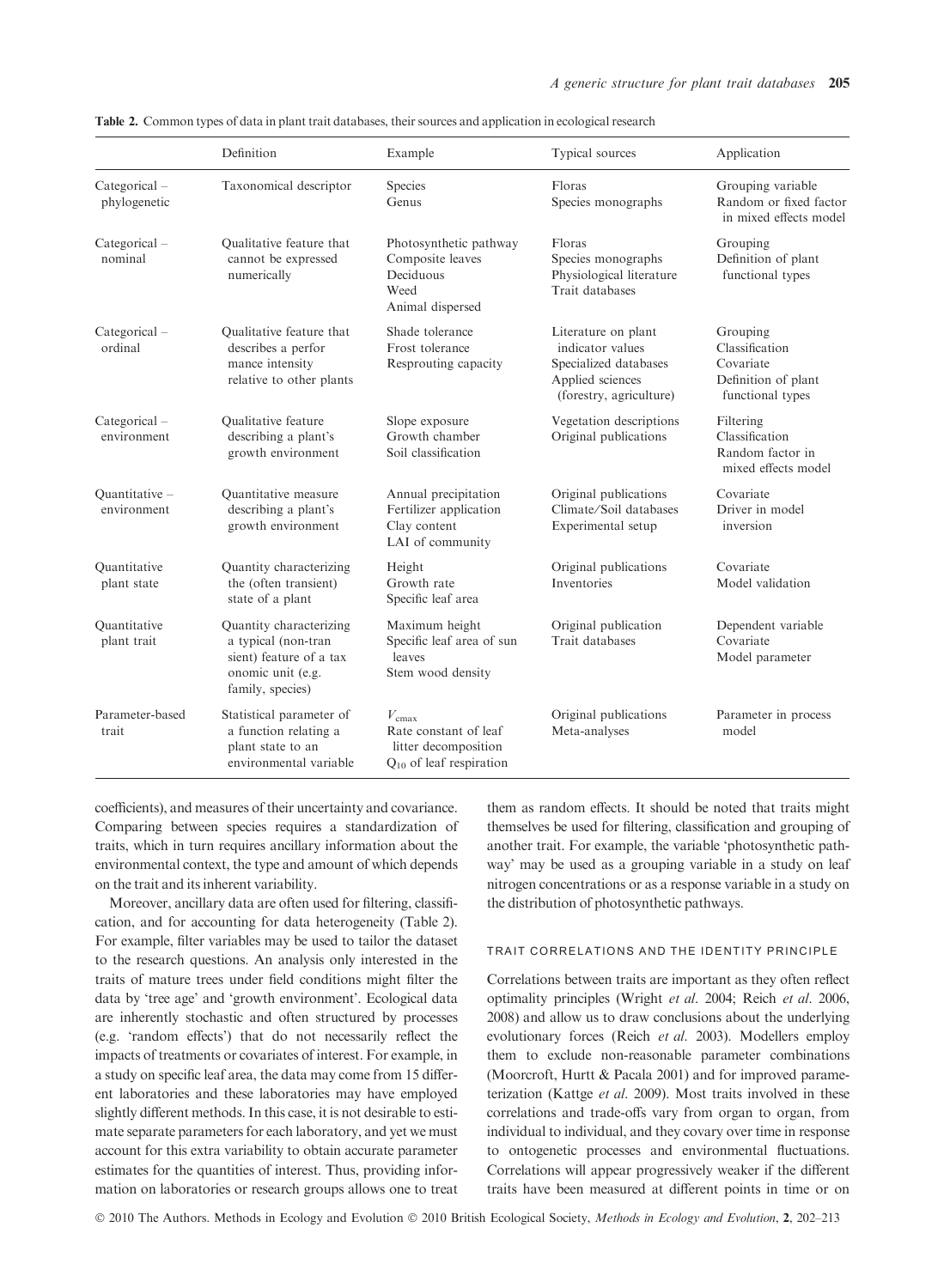

Fig. 1. Different levels of variability of plant traits and statistical treatment. No variability: qualitative traits invariable at the respective level of phylogeny (e.g. leaf habit at species-level); each species  $i$  is assigned its trait value  $\theta_i$ . Low variability – quantitative traits with a low degree of variability (e.g. lignin content of bark): calculate the mean trait value  $\bar{\theta}_i$  from several measurements for species *i*. High variability – quantitative traits with a high degree of variability (e.g. photosynthetic capacity): model the plastic response in relation to factors that affect it (cf. 'covariates'); the result,  $\theta_i^*$ , is the standardized (predicted) trait value at a reference state of the covariates. Finally, a comparative analysis requires phylogenetic (or taxonomic) information as a predictor or grouping variable. Frequency indicates the relative occurrence of the different types of traits: most traits are characterized by a high variability and only a few show no variability.

different organs of the same individual, different individuals of the same population, etc. (Fig. 2). Keeping track of the identities of the objects and the temporal context associated with a

trait measurement (identity principle) within a database is therefore important if one wishes to control for the 'degree of relatedness' when analysing correlations.

#### HIERARCHICAL STRUCTURE

The objects from which traits are measured are often nested in an observational hierarchy (Madin et al. 2007; Messier, McGill, & Lechowicz 2010). Each level of the hierarchy can be characterized by a unique set of traits and ancillary data that provide important context for other levels in the hierarchy (Fig. 2). An example is the hierarchy of ecological organization: the leaf is part of a branch, characterized by its length and particular position in the tree canopy; the branch is part of a tree, which may be healthy or damaged, young or old, and so on; the tree is part of a stand, which could be, for example, an uneven-aged mixed or mono-specific even-aged stand. The stand is part of a larger landscape unit, which may be characterized by shallow or deep soils. Since all the levels of this ecological hierarchy are connected, the influence of landscape (or site) conditions propagates along the hierarchy from the level of the stand to the individual leaf and cells.

#### TRAIT INFORMATION IS ONLY AS GOOD AS THE RESPECTIVE TAXONOMIC INFORMATION

Finally, the trait information is only as good as the taxonomic information. This poses an additional challenge to the development of a database structure. One problem that is very difficult to resolve is the mis-identification of species. Here, the collection of specimen of each studied individual may help and the plant trait database should facilitate the link from species name



Fig. 2. Representation of the identity principle and hierarchical structure. T, vector of traits. The example traits are specific leaf area (SLA), nitrogen concentration (N%), maximum photosynthesis rate  $(A_{max})$ , and wood density ( $\rho$ ). C, vectors of covariates (or ancillary data). Covariates either characterize trait measurements directly (trait covariates,  $C_t$ ) or the hierarchical context of trait measurements, i.e. organ covariates ( $C_o$ ), individual tree (or plant) covariates  $(C_i)$ , stand covariates  $(C_s)$ , location covariates  $(C_i)$  and time covariates (not shown). This scheme allows the measured objects to be unambiguously characterized and various types of identities specified (examples in italics).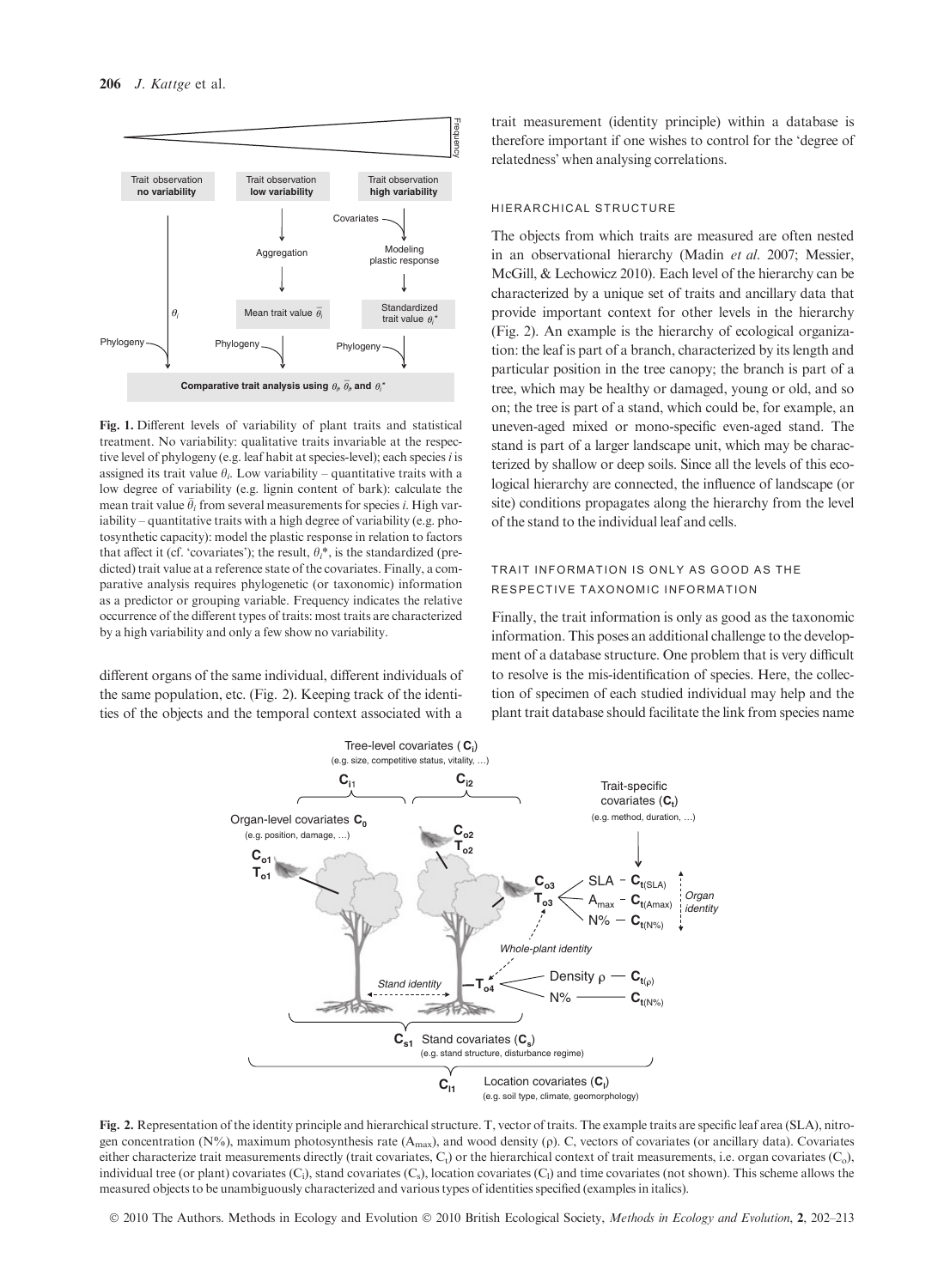to the respective specimen. Additional problems are different species concepts used by different floras, the synonymy of plant names, and the ongoing development and updating of species names and the deep taxonomy (Berendsohn & Geoffroy 2007). Assuming a good representation according to the current taxonomic concepts, what happens to the database 6 months, 2 years, a decade from now, when many of those species have been lumped, split, renamed, synonymized, etc.? Names are not static. The generic database structure cannot solve these problems, but it has to provide the respective concepts to enable the ecologist to treat these problems appropriately, e.g. by introducing a versioning system and facilitating links to specimen compilations.

# A generic structure for plant trait databases

As a consequence of the above arguments, a plant trait database needs to provide the appropriate structure to (i) characterize each trait entry in detail, which is necessary due to the heterogeneity and relatively little standardization of plant traits, and (ii) place it in its specific biotic and abiotic context, accommodating ancillary data, the degree of relatedness of different measurements, inherent hierarchical structures and taxonomic specifications.

### CHARACTERIZING TRAIT AND ANCILLARY DATA AS MEASUREMENTS ON SPECIFIC OBJECTS

Despite their heterogeneity, all plant trait data can be characterized as being measurable characteristics of specific objects: e.g. the length of a leaf or the height of a plant (cf. Madin et al. 2007). This is also true for ancillary data, like latitude and longitude of a location or the name of the person that has conducted the measurements. In this context, even the taxonomic classification can be addressed as measurable characteristics of specific objects: e.g. 'Quercus robur L.' is the binomial expression of the characteristic 'species', like 'tree' is an expression of the categorical trait 'growth form'. In terms of data structure, there is hence no principle difference between trait data and ancillary data, including the taxonomic specification, and we propose to treat them identically as measurements of specific objects (cf. Madin et al. 2007).

# MEASUREMENTS ARE AGGREGATED TO OBSERVATIONS

All measurements that have been taken on the same object for the same time are directly related to each other. We consider this aspect of different measurements being 'related to the same object and time' as the most important relationship among traits and between traits and ancillary data (the identity principle). We therefore propose to directly keep track of this relationship in the database and link all individual measurements taken at the same time on the same object to a unique 'observation' identifier.

In accordance with the hierarchical structure of traits and ancillary data we propose observations to be hierarchically nested, and influences on a higher level of the hierarchy, like stand, are propagated along the hierarchy to the lower levels, like individual leaf and cells (Fig. 2). Due to this hierarchically nested structure, different observations provide context for each other, and thus facilitate the comprehensive description of abiotic and biotic environmental conditions.

# THE DATABASE STRUCTURE

The enfolding database structure is characterized by two key aspects: 'measurement' and 'observation' (Fig. 3). Measurement integrates all information directly related to a specific measurement, like name of trait or ancillary data, measurement standard, value, unit and precision. Relating all of this information to a measurement facilitates the detailed characterization of each database entry of a trait or ancillary data. The aggregation of different measurements to observations facilitates the realization of the most important relationship between traits and ancillary data: 'being related to the same object in time'. Finally, observations are hierarchically nested, which facilitates the comprehensive characterization of the abiotic and biotic context of each measurement, accounting for the degree of relatedness.



Fig. 3. Core tables (boxes) and relationships (connectors) of the proposed generic structure for plant trait databases: a dimensional data model realized in a relational database. 'Observation' is the central table of this conceptual framework, indicated by the 1:n (one to many) relationship between Observation and Measurement table: each observation can be characterized by measurements in n dimensions (traits and ancillary data). Each measurement is characterized by a value, precision (if appropriate), characteristic, and a measurement standard. Traits and ancillary data are defined in the Characteristic table. Measurements on the same object in time are aggregated to an observation. Observations are embedded in a hierarchy of observations on different levels, which is realized via the link within the observation table. Each Observation is related to a real world object, here called entity. No specification into traits, ancillary data or taxonomy here. In this generic representation of the database structure, all of these data are identically treated as measurable characteristics of specific objects. Bold italics: primary key (uniquely identifies each row in a table); italics: foreign keys (a key stored in one table which refers to a primary key in another table, used to establish a relationship between two tables); plain text: data entries.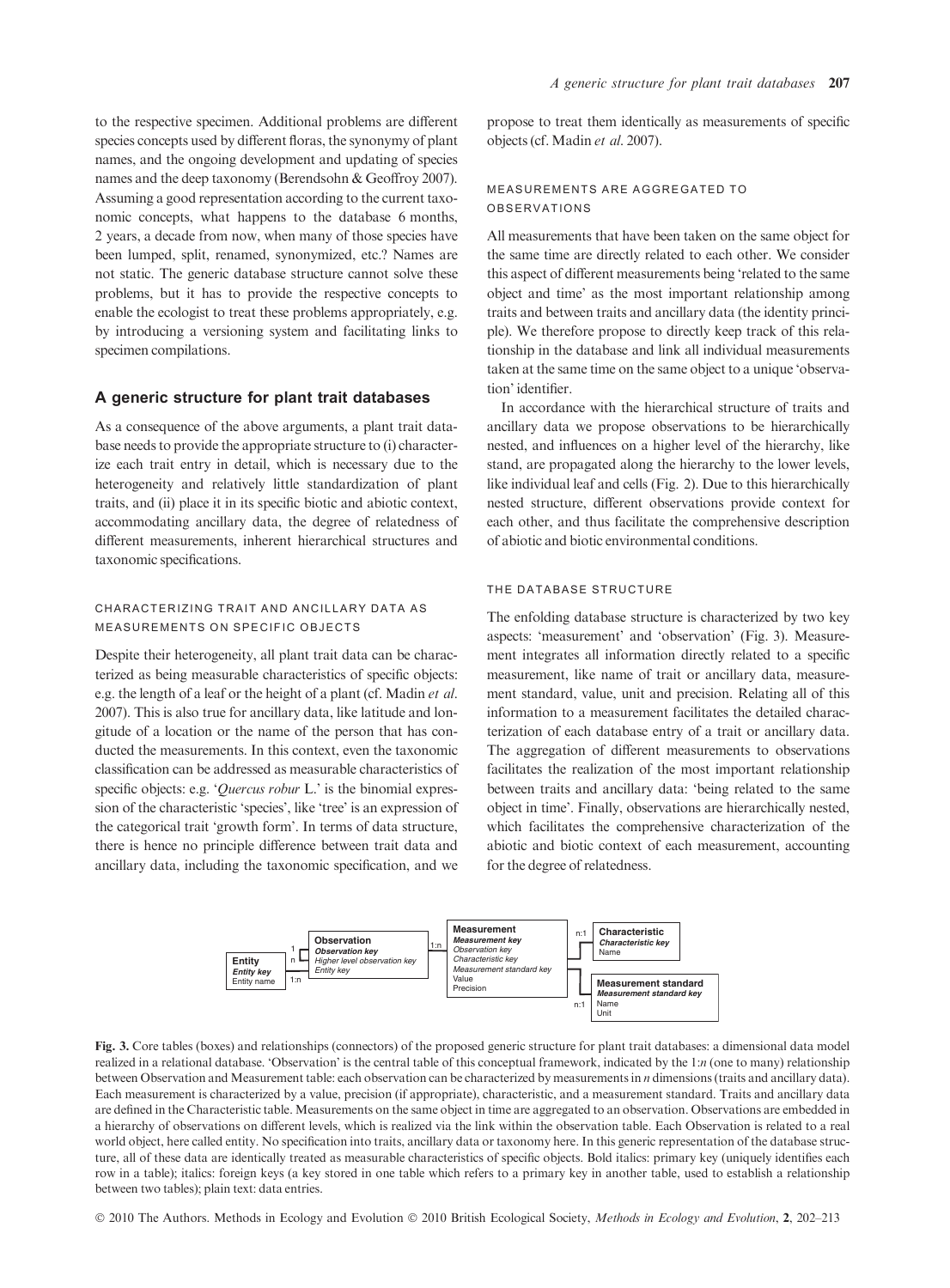Due to the aggregation of different measurements to observations and their hierarchical nesting, observation becomes the central element of the database structure. Such a centralized structure is called a 'dimensional' database, because the central element is characterized by attributes in different dimensions (Kimball & Ross 2002). In our case, the central element 'observation' is characterized by measurements of traits and ancillary data, where each trait and each kind of ancillary data represent a dimension, such that this results in a database structure with n dimensions. Dimensional databases with one central element are called 'star-schema' (Kimball & Ross 2002).

Realized as a relational database, the dimensional structure is appropriate to compile diverse data, like plant traits and their ancillary data, because a relational database is highly flexible and can be easily adapted to the required level of complexity (e.g. adding new dimensions or subcentres to characterize the measurements). Finally, the proposed generic structure for plant trait databases can be characterized as a hierarchically nested relational-dimensional database structure.

# Two example databases using the generic database structure

The proposed generic database structure, designed to be a blueprint for the development of plant trait databases for individual purposes, has so far been used in the development of three plant trait databases. Here, we will present two contrasting databases – the Functional Ecology of Trees (FET) database and the TRY database – and illustrate how the generic database structure ensures data interoperability.

The  $FET<sup>4</sup>$  database (Fig. 4) was collaboratively developed to address questions in the field of comparative trait research, functional biodiversity, and biogeochemical and demographic modelling. It was designed to compile data for a wide range of tree physiological, morphological, anatomical, and life-history traits accompanied by a wide range of ancillary data related to several hierarchical levels of organization (organ, individual, forest stand, site), with the goal to disentangle phylogenetic, environmental, and disturbance-related influences on plant trait values (Kattge et al. 2009; Kutsch et al. 2009). Data are primarily derived from the literature (data summaries) and direct experiments (raw data). The database supports the standardization of numerical and textual data during manual data entry.

The  $TRY<sup>5</sup>$  database (Fig. 5) is a communal effort to merge information about ecological traits of plant species from different existing datasets at a global scale (Lavorel et al. 2007). The specific traits, ancillary data and formats of data to be compiled within the TRY database were not known during the development of the database. The objective was therefore to design a database structure that is flexible enough to compile data for any plant trait and ancillary data contributed in any format without compromising the integrity of the contributed data.

#### SPECIFIC ASPECTS OF THE TWO DATABASES

The FET database provides a modular organization of templates (groups of tables with preset formats) to compile trait and context-specific data. Each dimension of the traits and their context is characterized by a separate template. The modular organization conserves the transparency of the database and allows for exchanging or adding of templates. For example, it is easy to add a new trait with its own set of trait-specific ancillary data. The users can therefore easily adapt the database according to their specific needs and it still is compatible with other users' databases. The modular organization facilitates highly standardized data input via specific entry forms. These entry forms support the consistent design of experiments and extraction of data from literature sources and facilitate the standardized manual input of data into the FET database. An inbuilt hierarchical structure promotes the quantification of plant traits or ancillary data at the prescribed levels of organs, individuals, stands and sites (Figs 1 and 5 and Appendix S2). There are sets of ancillary data at each of these levels, which may be continuous variables or binary, categorical, or ordinal variables, in which case, the possible entries are predefined.

The major requirement of the TRY database was to respect the integrity of the contributed data, such that they can be reproduced from the database in their originally contributed form. This requirement was addressed through the use of an automated algorithm for importation of the original data values with minimal manual interference. By assembling numerous databases, the TRY project revealed a vast heterogeneity of the contributed trait information. For example, up to six different units were provided per trait; 138 different categories were provided for the categorical trait plant growth form; leaf toughness was provided as three different measures and as a categorical trait; and, identical traits come with different names (e.g. specific leaf area and leaf mass area). The database structure proved to be appropriate to deal with this heterogeneity and to support its standardization.

# TREATMENT OF TAXONOMIC SPECIFICATION

A separate 'Species' table is used in FET and TRY to organize the taxonomy. This table contains fields for the 'original species name' and 'accepted species' identifier. An entry in the field 'original species name' consists of the binomial species name, which should be accompanied by the authority and, if possible, a reference to the regional flora. The original species name is on the one hand linked via the observation table to the data source, which is either a literature source or a specimen, and on

<sup>&</sup>lt;sup>4</sup>The FET database is being collaboratively developed by the Organismic Biogeochemistry group at the Max-Planck-Institute for Biogeochemistry in Jena (Germany), the Department of Special Botany and Functional Biodiversity Research at the University of Leipzig (Germany) and the Ogle-Labat the University of Wyoming, Laramie (USA).

 ${}^{5}$ The TRY initiative (try-db.org) has been developed under the framework of the International Geosphere–Biosphere Programme (IGBP) in the context of the Fast-Track Initiative 'Refining Plant Functional Classifications for Earth System Modelling' (http://www.igbp.kva.se/ page.php?pid= $369$ ).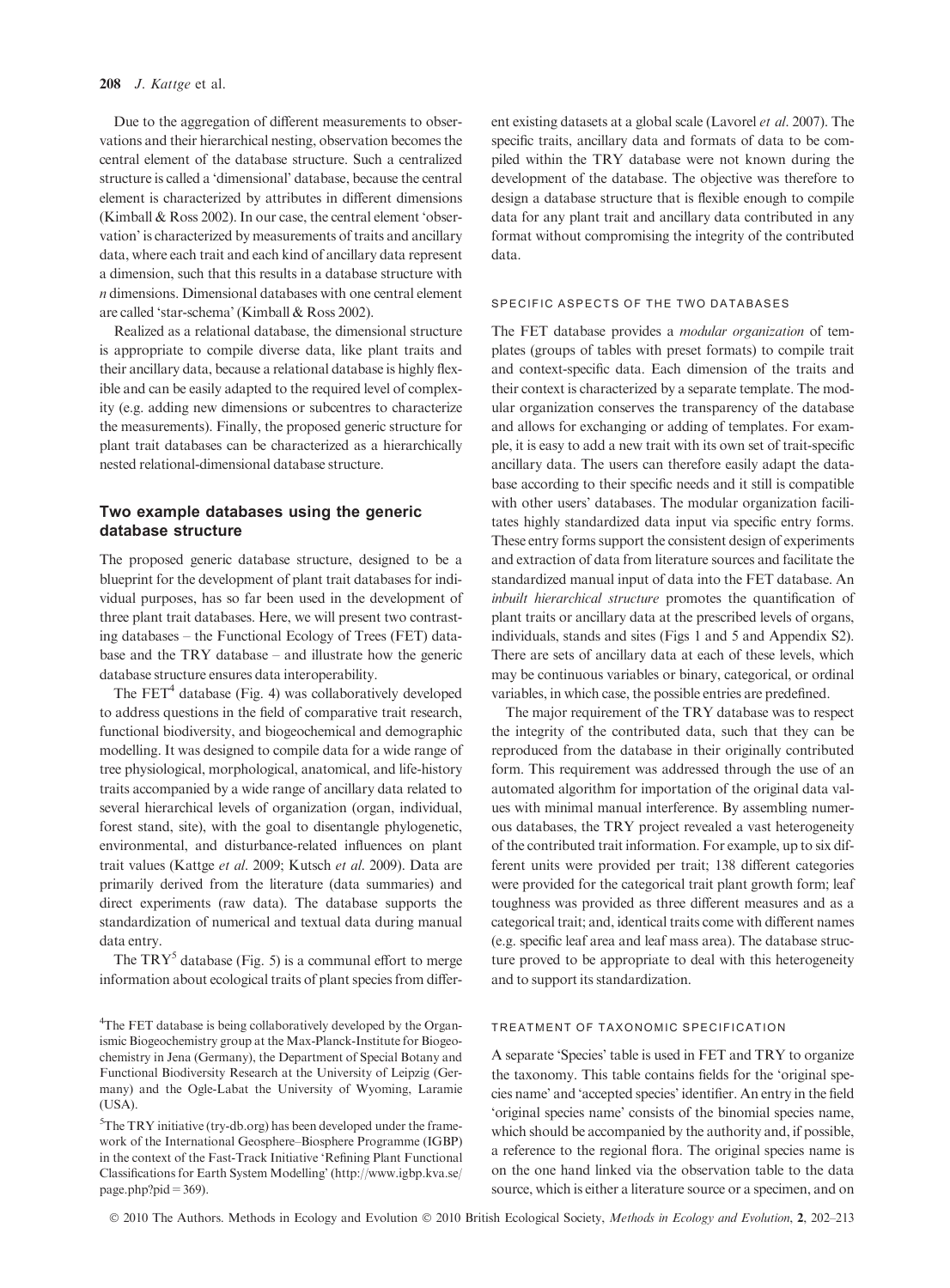

Fig. 4. Simplified relationships in the FET database. All information is linked through the central Observation table. Measurements are separated into traits (Trait data and Measurement standard tables) and tables providing information about the context of trait measurements with an inbuilt hierarchical structure (Entity, Site, Treatment, Taxonomy ⁄ phylogeny, and Source information). For each trait value entered in the trait measurement tables, information is entered, when available, on study site details, manipulative treatments and other study ⁄sampling information. The trait data are linked to this information and a species, which is linked to external taxonomy datasets, to a position in the phylogenetic relationships, and to categorical traits that are invariable within species. Each box represents a core table in the database, and the current numbers of fields in each table are indicated.

the one hand to an accepted species identifier, which is linked to an official plant name index, e.g. IPNI.<sup>6</sup> Conserving the originally contributed species name and linking it to accepted species lists ensures that the species classification can be adapted to changes of the official taxonomy without loosing the original information.

# INTEROPERABILITY OF DIFFERENT DATASETS

Interoperability ensures that information – data and their relationships – from different datasets can seamlessly be merged for subsequent integrated analysis. Ontologies provide a formal mechanism for defining terms and their relationships using mathematical logic, to facilitate the interoperability of different datasets. One ontology scheme that is gathering support in ecology and environmental science is the Extensible Observation Ontology (OBOE, see Appendix S3), developed by the SEEK project.<sup>7</sup> Like in the generic database structure presented here, in OBOE the information content of observational data is structured along 'Measurement' and 'Observation': measurements are aggregated to observations, which in turn are hierarchically nested. The generic database structure proposed here and the two databases presented are therefore consistent with this general structure of the OBOE ontology scheme, which facilitates interoperability, the seamless merging of disparate information from different databases into an integrated form for analysis (details see Appendix S4).

6 IPNI: International Plant Names Index, http://www.ipni.org.

7 Science Environment for Ecological Knowledge (SEEK): http:// seek.ecoinformatics.org.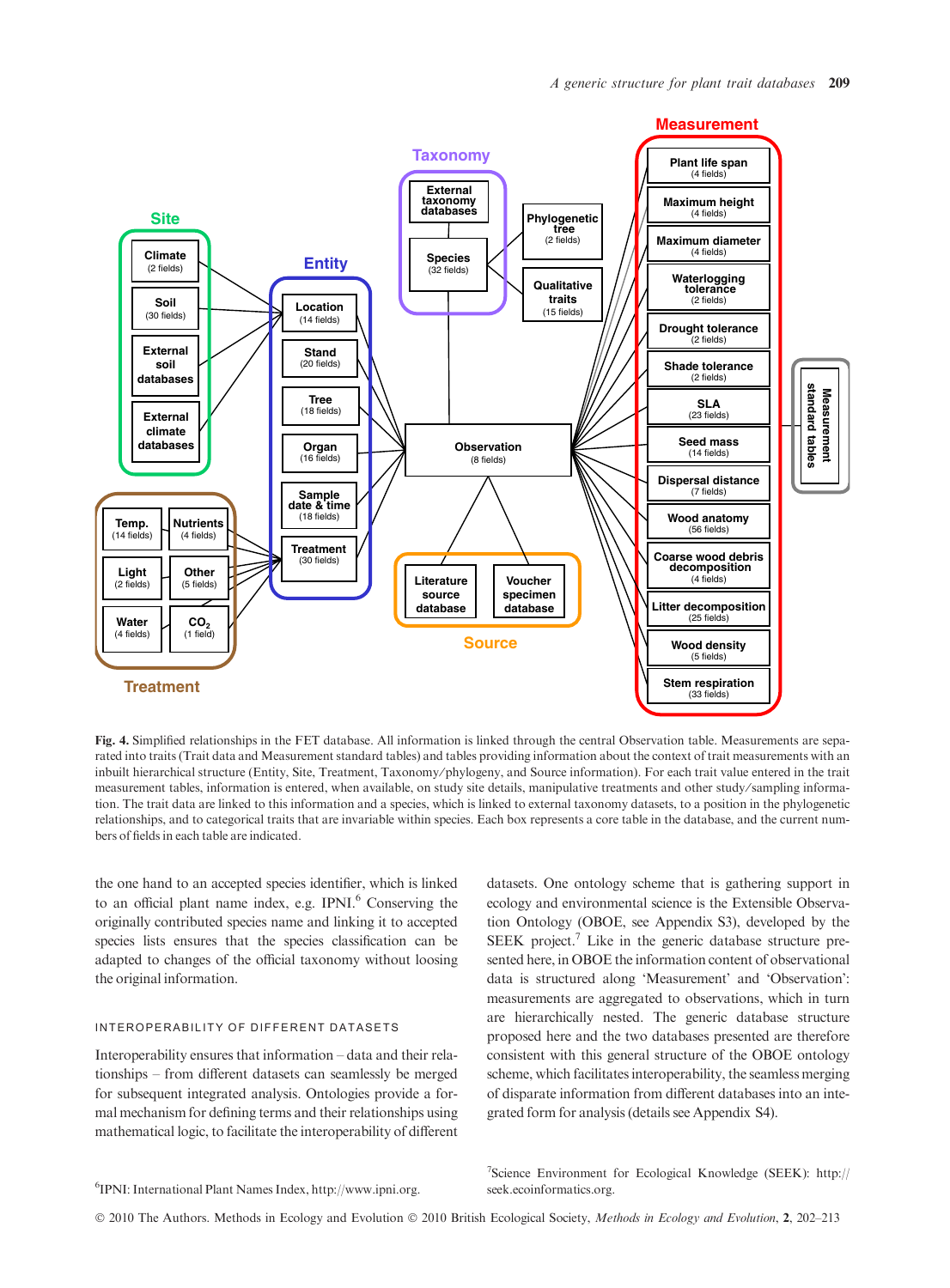

Fig. 5. Core tables, relationships and data entry-types of the TRY database (each box represents a table). Each observation is characterized by one to several measurements, the respective dataset and the name of a species. Each measurement is linked to a characteristic (either trait or ancillary data). The measurement standard is specified in the Characteristic table. In the DataSet table each contributed dataset is at least characterized by its name and the names of contributors. The additional DataSet Characteristic table facilitates the import of the original name of each trait and ancillary data, and a specific characterization of measurement details for each dataset. The automated import of contributed data as original entries realizes data integrity (original value, original precision, original unit, original species name and original characteristic name). Standardized values and species names are added to the original entries.

# **Discussion**

In this article, we analysed the inherent structure of plant trait data to determine an appropriate database structure for capturing existing and future plant trait data. This entity-relationship analysis uncovered several key aspects that must be considered to develop successfully an appropriate and interoperable database structure: plant traits are a heterogeneous group of data with a relatively low degree of standardization; a wide range of equally heterogeneous ancillary data are required to characterize the biotic and abiotic environment and the measurement methods; it is important to keep track of object identities in order to specify the 'degree of relatedness' relevant for the analysis of trait correlation, of the hierarchical structure of biological systems and of the taxonomy, which is constantly under revision. The resulting generic database structure for plant trait data followed three principles: (i) traits and ancillary data are treated identically as measurements of objects, (ii) measurements are aggregated to observations, and (iii) observations are hierarchically nested along the hierarchy of biological integration. These principles resulted in a hierarchically nested relational-dimensional database structure. Finally, we illustrate the realization of this structure with two plant trait databases developed for different purposes, and we show that the new structure is consistent with the existing ontology schemes in ecology, which facilitate interoperability among plant traits and other ecological and environmental databases. The realized databases may be very detailed (e.g. FET) or comparatively simple (e.g. TRY). However, the underlying database structure is straightforward and is based on a dimensional data model that facilitates easy and unambiguous data entry, queries, and data quality assurance (Kimball & Ross 2002).

The database software needs not be specified, because the structure can be implemented in any software that facilitates the construction of a relational database. The appropriate software depends on user preference and application, and will probably depend on whether the database shall facilitate Internet-based user access. The expected size of the database will in most cases not be an issue, as all common database programmes provide sufficient storage capacity for plant trait databases. Compared to other ecological data streams, the quantity of plant trait and ancillary data to be stored is relatively small (e.g. 750 megabytes in the case of the TRY data base, realized in Microsoft Office Access 2007, version 12.0.6535.5005; Microsoft Corporation, Redmond, Washington, USA), because the individual trait measurements are often manual, and therefore relatively time-consuming and expensive. This is in contrast to other ecological databases, e.g. remote sensing or eddy covariance data, which contain data that are sampled automatically and may be weighed in the order of giga- to terabytes.

We are not aware of any other trait database that simultaneously accounts for (i) different measurements being taken on the same object and (ii) the hierarchical nesting of information. Two-dimensional spreadsheet datasets often account for different measurements being taken on the same object (observation), which obviously has been identified by ecologists as being a pivotal characteristic of plant trait data. Yet, spreadsheet datasets are limited with respect to the number of different traits and ancillary data, and the representation of the hierarchical structure. During the transition from two-dimensional spreadsheets to a relational database the characteristic 'being measured on the same object' gets lost if the relational database does not provide the respective structure.

#### IDENTICAL TREATMENT OF TRAITS, TAXONOMY AND ANCILLARY DATA

The proposed generic structure for plant trait databases is not defined explicitly in terms of plant traits, taxonomy and ancillary data, but it is based on measurements of objects. Traits and covariates are only defined a posteriori as specific characteristics of the measurements. This is a major advantage because only in some cases are traits well defined (Cornelissen et al. 2003), while in most cases their definition is either vague or deliberately modified to address a specific scientific question. For example, in the literature, leaf nitrogen content could be reported as the average leaf nitrogen content of all leaves of an individual plant, the nitrogen content of a single leaf, the nitrogen content of a single leaf per dry mass or leaf area, the nitrogen content per leaf area of a sun-exposed leaf, or the nitrogen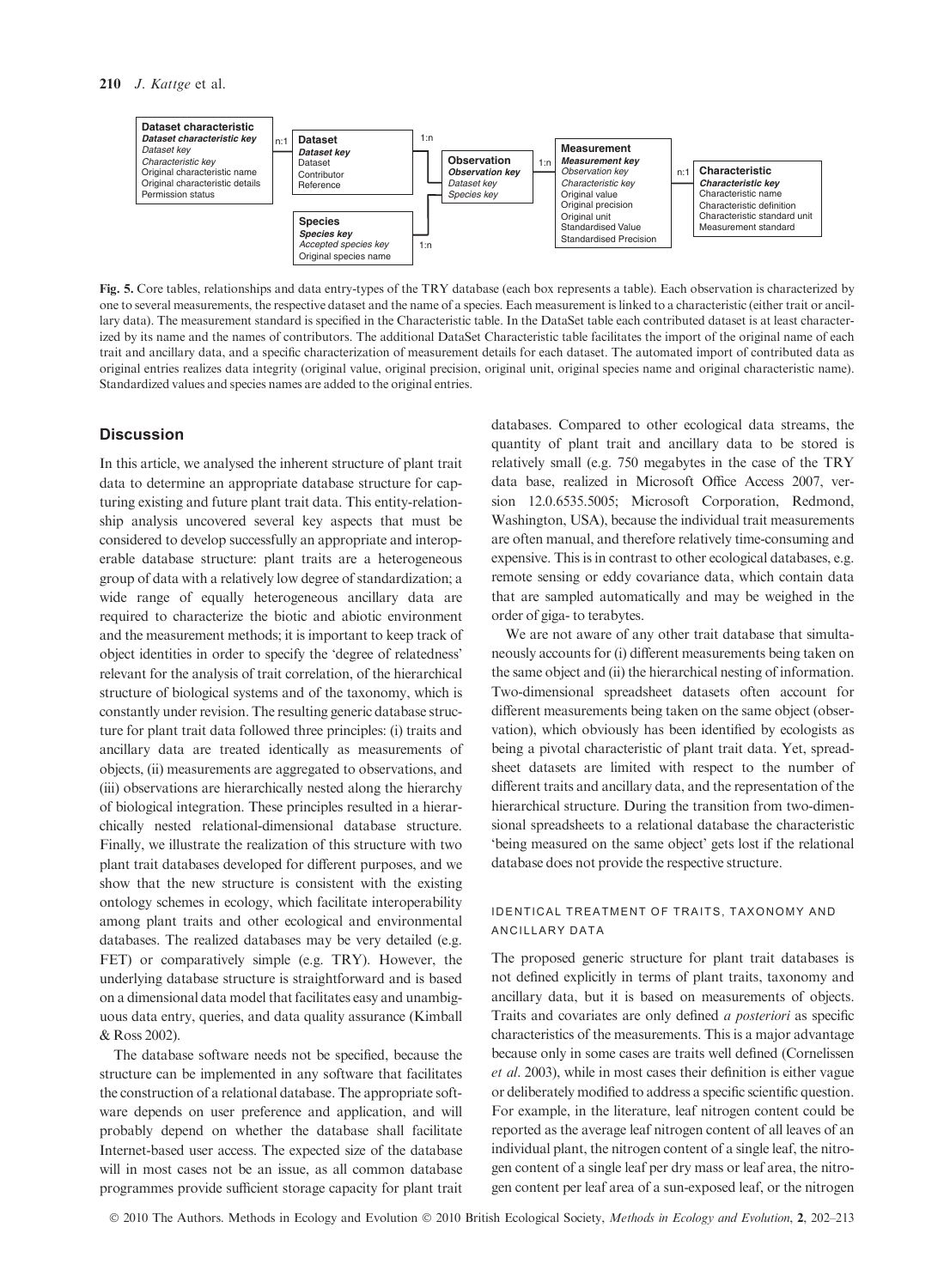content per leaf area of a sun-exposed leaf during the peak growth period. The compilation of the individual measurements together with key ancillary data exactly describing the measurement provides the opportunity to make this decision and select the relevant data a posteriori, as dictated by the ecological question and subsequent statistical analysis (see also Appendix S5: The representation of parameter-based traits). The transparent aggregation of measurements to observations and the hierarchical structure of observations avoids duplicating information and allows tracking post-sampling data processing (Ellison et al. 2006).

Even the treatment of taxonomy fits into this concept of 'being a measurement of a specific object', although the classification systems are not always unambiguous (e.g. synonymy), different classification systems exist in parallel and are overlapping (regional floras, global name indices), and these classification systems are constantly changing (Berendsohn & Geoffroy 2007). Here, the compilation of the original species name related to an accepted species name has proven convenient and flexible. The original names are unambiguously linked via the Observation table to the data source (literature source, specimen), while the accepted names are linked to 'official' lists of species names, and thus make use of the treatment of synonyms in these lists and are able to follow changes. Dealing with species information in a few specific tables is a major advantage over using species names independently in several separate spreadsheets. Thus, the database structure supports the adaptation of taxonomy within the database to keep track with changes in external taxonomy sources.

### DEFINITION OF OBSERVATION: WEAKNESS OR STRENGTH?

The central element of the proposed database structure is the observation. An observation is defined by measurements on the same object in space and time. Deciding which measured values belong to the same observation is flexible and can be subjective. The decision to be made is: what is to be considered an object in space and time? Two measurements on one leaf may be considered to belong to the same or different observations, depending on the perspective of the researcher (they will still be related on a higher level of the hierarchy). This subjectivity does not present a weakness but a strength of this approach, because the decision of what is to be considered a group of information that belongs to the same observation is most vivid at the time of data acquisition. Thus, the aggregation of measurements to observations already constitutes a knowledge component (Baumeister et al. 2007) stored in the database and ready to be reused by later projects.

Due to the separation of measurements, the aggregation of measurements to observations and the hierarchical arrangement of observations, the generic database structure realized in an relational database is extremely flexible, and facilitates the consistent compilation of data on higher levels of the biological organization, e.g. community-level data, in combination with plant trait data. This flexibility in consistence with the major ontology schemes (e.g. OBOE) makes the generic structure not

only appropriate for plant trait databases, but also applicable in other contexts (e.g. databases to compile data for scientific projects in general), where different kinds of data are to be compiled in combination with several ancillary data. First applications of the generic database structure for such project databases are currently being tested.

#### Conclusions and perspectives

Based on a comprehensive examination of plant traits with respect to data compilation, we have developed a generic dimensional database structure that follows three key principles: (i) traits and ancillary data are identically treated as measurements of specific objects; (ii) measurements related to the same object and time are aggregated to observations; and (iii) observations are hierarchically nested from organ to ecosystem. This database structure is consistent with main ontology frameworks (e.g. OBOE) that are currently being developed in ecology for improving data interoperability among research efforts. We illustrate the over-arching utility of the proposed database structure using two independent plant trait database projects. The generic database structure will serve as a flexible blueprint for future plant trait databases, improving data discovery, and ensuring compatibility among them.

#### Acknowledgements

The authors wish to thank Jens Nieschulze and Brian McGill for essential input in the context of eco-informatics, the anonymous referees and the handling editor for valuable comments that helped to substantially improve the manuscript. K.O. and K.S. were supported by National Science Foundation (NSF) grants awarded to K.O. in 2003 and 2006 (#0630119) and by NSF grant #EPS-0447681. The FET database was supported by the German Science Foundation (DFG) through the BEAM project of C.W. within the Biodiversity Exploratories. The development of the TRY database was supported by IGBP, GLP, DIVERSITAS, QUEST and the French GIS Climate Environment and Society consortium.

#### References

- Ackerly, D.D. & Cornwell, W.K. (2007) A trait-based approach to community assembly: partitioning of species trait values into within- and among-community components. Ecology Letters, 10, 135–145.
- Albert, C., Thuiller, W., Yoccoz, N.G., Soudant, A., Boucher, F., Saccone, P. & Lavorel, S. (2010) Intraspecific functional variability: extent, structure and sources of variation within a French alpine catchment. Journal of Ecology, 98, 604–613.
- Barboni, D., Harrison, S.P., Bartlein, P.J., Jalut, G., New, M., Prentice, I.C., Sanchez-Goni, M.F., Spessa, A., Davis, B. & Stevenson, A.C. (2004) Relationships between plant traits and climate in the Mediterranean region: a pollen data analysis. Journal of Vegetation Science, 15, 635–646.
- Baumeister, J., Reutelshoefer, J., Nadrowski, K. & Misok, A. (2007) Using Knowledge Wikis to Support Scientific Communities. SCOOP'07: Proceedings of 1st Workshop on Scientific Communities of Practice, Bremen, Germany.
- Berendsohn, W.G. & Geoffroy, M. (2007) Networking taxonomic concepts uniting without "unitary-ism". Biodiversity Databases – Techniques, Politics, and Applications (eds G. Curry & C. Humphries), pp. 13–22. CRC Taylor & Francis, Baton Rouge, LA.
- Cavender-Bares, J., Kozak, K.H., Fine, P.V.A. & Kembel, S.W. (2009) The merging of community ecology and phylogenetic biology. Ecology Letters, 12, 693–715.
- Chave, J., Coomes, D., Jansen, S., Lewis, S.L., Swenson, N.G. & Zanne, A.E. (2009) Towards a world wide wood economics spectrum. Ecology Letters, 12, 351–366.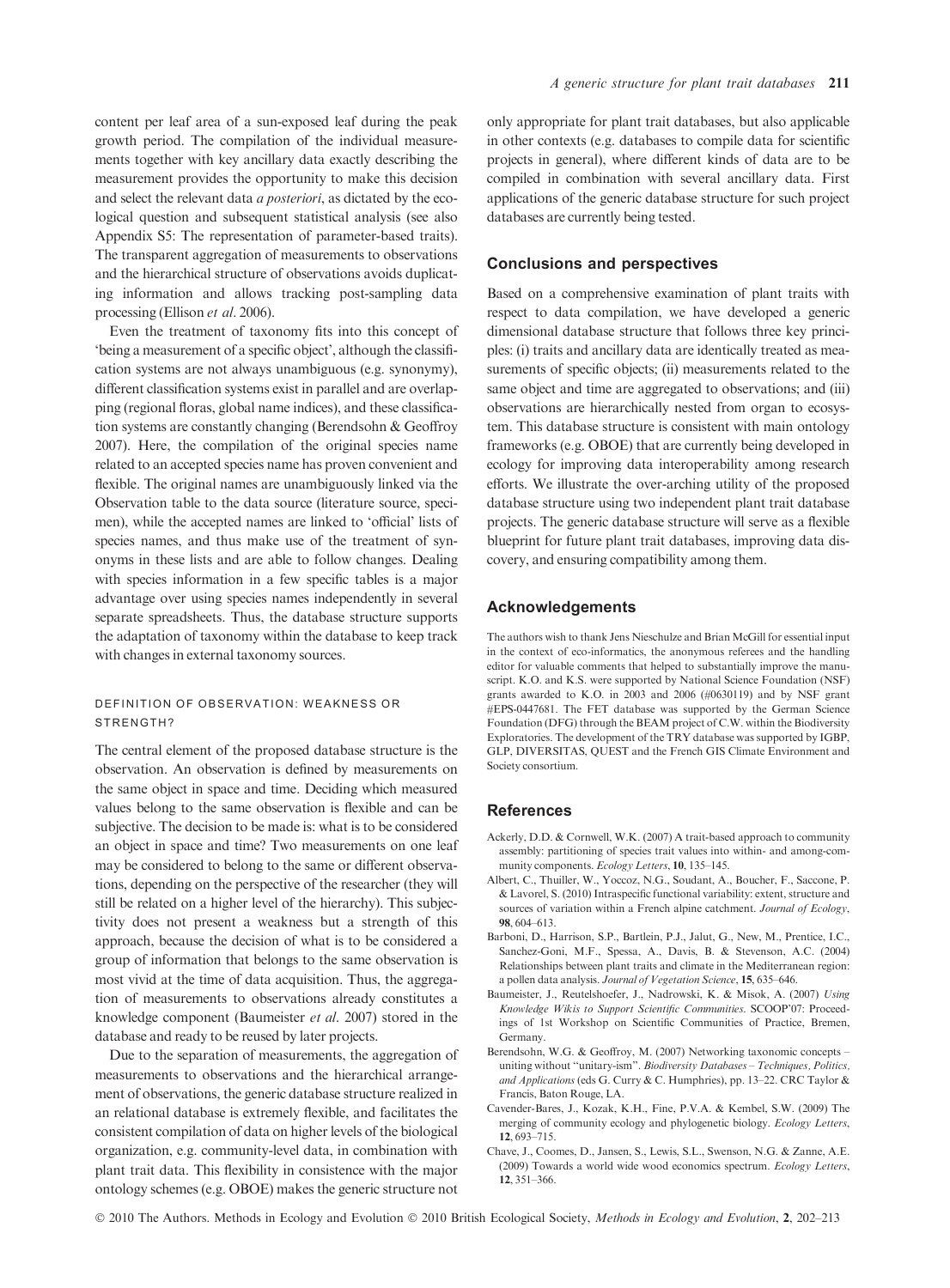- Chen, P.P.-S. (1976) The entity-relationship model toward a unified view of data. ACM Transactions of Database Systems, 1, 9–36.
- Clark, J.S., Carpenter, S.R., Barber, M., Collins, S., Dobson, A., Foley, J.A., Lodge, D.M., Pascual, M., Pielke, J.R., Pizer, W., Pringle, C., Reid, W.V., Rose, K.A., Sala, O., Schlesinger, W.H., Wall, D.H. & Wear, D. (2001) Ecological forecasts: an emerging imperative. Science, 293, 657-660.
- Cornelissen, J.H.C., Lavorel, S., Garnier, E., Diaz, S., Buchmann, N., Gurvich, D.E., Reich, P.B., ter Steege, H., Morgan, H.D., van der Heijden, M.G.A., Pausas, J.G. & Poorter, H. (2003) A handbook of protocols for standardised and easy measurement of plant functional traits worldwide. Australian Journal of Botany, 51, 335–380.
- Cornwell, W.K., Cornelissen, J.H.C., Amatangelo, K., Dorrepaal, E., Eviner, V.T., Godov, O., Hobbie, S.E., Hoorens, B., Kurokawa, H., Pérez-Harguindeguy, N., Quested, H.M., Santiago, L.S., Wardle, D.A., Wright, I.J., Aerts, R., Allison, S.D., van Bodegom, P., Brovkin, V., Chatain, A., Callaghan, T.V., Díaz, S., Garnier, E., Gurvich, D.E., Kazakou, E., Klein, J.A., Read, J., Reich, P.B., Soudzilovskaia, N.A., Vaieretti, M.V. & Westoby, M. (2008) Plant species traits are the predominant control on litter decomposition rates within biomes worldwide. Ecology Letters, 11, 1065–1071.
- Diaz, S., Lavorel, S., McIntyre, S., Falczuk, V., Casanoves, F., Milchunas, D.G., Skarpe, C., Rusch, G., Sternberg, M., Noy-Meir, I., Landsberg, J., Zhang, W., Clark, H. & Campbell, B.D. (2007) Plant trait responses to grazing – a global synthesis. Global Change Biology, 13, 313–341.
- Díaz, S., Hodgson, J.G., Thompson, K., Cabido, M., Cornelissen, J.H.C., Jalili, A., Montserrat-Martí, G., Grime, J.P., Zarrinkamar, F., Asri, Y., Band, S.R., Basconcelo, S., Castro-Díez, P., Funes, G., Hamzehee, B., Khoshnevi, M., Pérez-Harguindeguy, N., Pérez-Rontomé, M.C., Shirvany, F.A., Vendramini, F., Yazdani, S., Abbas-Azimi, R., Bogaard, A., Boustani, S., Charles, M., Dehghan, M., de Torres-Espuny, L., Falczuk, V., Guerrero-Campo, J., Hynd, A., Jones, G., Kowsary, E., Kazemi-Saeed, F., Maestro-Martínez, M., Romo-Díez, A., Shaw, S., Siavash, B., Villar-Salvador, P. & Zak, M.R. (2004) The plant traits that drive ecosystems: evidence from three continents. Journal of Vegetation Science, 15, 295–304.
- Ellison, A.M., Osterweil, L.J., Clarke, L., Hadley, J.L., Wise, A., Boose, E., Foster, D.R., Hanson, A., Jensen, D., Kuzeja, P., Riseman, E. & Schultz, H. (2006) Analytic webs support the synthesis of ecological datasets. Ecology, 87, 1345–1358.
- Enquist, B.J., Kerkhoff, A.J., Stark, S.C., Swenson, N.G., McCarthy, M.C. & Price, C.A. (2007) A general integrative model for scaling plant growth, carbon flux, and functional trait spectra. Nature, 449, 218–222.
- Fitter, A.H. & Peat, H.J. (1994) The ecological flora database. Journal of Ecology, 82, 415–425.
- Garnier, E., Lavorel, S., Ansquer, P., Castro, H., Cruz, P., Dolezal, J., Eriksson, O., Fortunel, C., Freitas, H., Golodets, C., Grigulis, K., Jouany, C., Kazakou, E., Kigel, J., Kleyer, M., Lehsten, V., Lepš, J., Meier, T., Pakeman, R., Papadimitriou, M., Papanastasis, V.P., Quested, H., Quétier, F., Robson, M., Roumet, C., Rusch, G., Skarpe, C., Sternberg, M., Theau, J.-P., Thébault, A., Vile, D. & Zarovali, M.P. (2007) Assessing the effects of land-use change on plant traits, communities and ecosystem functioning in grasslands: a standardized methodology and lessons from an application to 11 European sites. Annals of Botany, 99, 967–985.
- Green, W. (2009) USDA PLANTS Compilation, Version 1, 09-02-02. Available at: http://bricol.net/downloads/data/PLANTSdatabase/. NRCS: The PLANTS Database. Available at: http://plants.usda.gov (accessed on 1 February 2009). National Plant Data Center, Baton Rouge, LA, USA.
- Grime, J.P., Thompson, K., Hunt, R., Hodgson, J.G., Cornelissen, J.H.C., Rorison, I.H., Hendry, G.A.F., Ashenden, T.W., Askew, A.P., Band, S.R., Booth, R.E., Bossard, C.C., Campbell, B.D., Cooper, J.E.L., Davison, A.W., Gupta, P.L., Hall, W., Hand, D.W., Hannah, M.A., Hillier, S.H., Hodkinson, D.J., Jalili, A., Liu, Z., Mackey, J.M.L., Matthews, N., Mowforth, M.A., Neal, A.M., Reader, R.J., Reiling, K., Ross-Frazer, W., Spencer, R.E., Sutton, F., Tasker, D.E., Thorpe, P.C. & Whitehouse, J. (1997) Integrated screening validates primary axes of specialisation in plants. Oikos, 79, 259–281.
- Kahmen, S., Poschlod, P. & Schreiber, K.F. (2002) Conservation management of calcareous grasslands. Changes in plant species composition and response of functional traits during 25 years. Biological Conservation, 104, 319–328.
- Kattge, J. & Knorr, W. (2007) Temperature acclimation in a biochemical model of photosynthesis: a reanalysis of data from 36 species. Plant, Cell and Environment, 30, 1176–1190.
- Kattge, J., Knorr, W., Raddatz, T. & Wirth, C. (2009) Quantifying photosynthetic capacity and nitrogen use efficiency for earth system models. Global Change Biology, 15, 976–991.
- Kimball, R. & Ross, M. (2002) The Data Warehouse Toolkit: The Complete Guide to Dimensional Modeling, 2nd edn. John Wiley and Sons, Inc., New York.
- Kleyer, M., Bekker, R.M., Knevel, I.C., Bakker, J.P., Thompson, K., Sonnenschein, M., Poschlod, P., van Groenendael, J.M., Klimes, L., Klimesova, J., Klotz, S., Rusch, G.M., Hermy, M., Adriaens, D., Boedeltje, G., Bossuyt, B., Dannemann, A., Endels, P., Götzenberger, L., Hodgson, J.G., Jackel, A.-K., Kühn, I., Kunzmann, D., Ozinga, W.A., Römermann, C., Stadler, M., Schlegelmilch, J., Steendam, H.J., Tackenberg, O., Wilmann, B., Cornelissen, J.H.C., Eriksson, O., Garnier, E. & Peco, B. (2008) The LEDA Traitbase: a database of life-history traits of the Northwest European flora. Journal of Ecology, 96, 1266–1274.
- Klotz, S., Kühn, I. & Durka, W. (2002) BIOLFLOR Search and Information System on Vascular Plants in Germany. Umweltforschungszentrum Leipzig-Halle GmbH, Leipzig.
- Knevel, I.C., Bekker, R.M., Bakker, J.P. & Kleyer, M. (2003) Life-history traits of the Northwest European flora: the LEDA database. Journal of Vegetation Science, 14, 611–614.
- Kutsch, W.L., Wirth, C., Kattge, J., Noellert, S., Herbst, M. & Kappen, L. (2009) Ecophysiological characteristics of large, mature trees and consequences for old-growth functioning. Old-growth Forests: Function, Fate and Value. Ecological Studies, Vol. 207 (eds C. Wirth, G. Gleixner & M. Heimann), pp. 57–79. Springer, New York/Berlin/Heidelberg.
- Lavorel, S. & Garnier, E. (2002) Predicting changes in community composition and ecosystem functioning from plant traits: revisiting the Holy Grail. Functional Ecology, 16, 545–556.
- Lavorel, S., Diaz, S., Prentice, I.C. & Leadley, P. (2007) Refining plant functional classifications for earth system modeling. Global Land Project (GLP) Newsletter, 2, 14.
- Lavorel, S., Gachet, S., Sahl, A., Colace, M.-P., Gaucherand, S., Burylo, M. & Bonet, R. (2009) A plant functional traits database for the Alps – understanding functional effects of changed grassland management. Data Mining for Global Trends in Mountain Biodiversity (eds C. Körner & E. Spehn), pp. 106–123. CRC Press⁄ ⁄ Taylor and Francis, Boca Raton, FL.
- Madin, J., Bowers, S., Schildhauer, M., Krivov, S., Pennington, D. & Villa, F. (2007) An ontology for describing and synthesizing ecological observation data. Ecological Informatics, 2, 279–296.
- Madin, J.S., Bowers, S., Schildhauer, M.P. & Jones, M.B. (2008) Advancing ecological research with ontologies. Trends in Ecology & Evolution, 23, 159–168.
- McGill, B.J., Enquist, B.J., Weiher, E. & Westoby, M. (2006) Rebuilding community ecology from functional traits. Trends in Ecology & Evolution, 21, 178–185.
- Medlyn, B.E. & Jarvis, P.G. (1999) Design and use of a database of model parameters from elevated CO2 experiments. Ecological Modelling, 124, 69–83.
- Messier, J., McGill, B.J. & Lechowicz, M.J. (2010) How do traits vary across ecological scales? A case for trait-based ecology. Ecology Letters, 13, 838– 848.
- Michener, W.K., Brunt, J.W., Helly, J.J., Kirchner, T.B. & Stafford, S.G. (1997) Non-geospatial metadata for the ecological sciences. Ecological Applications, 7, 330–342.
- Moles, A.T., Ackerly, D.D., Webb, C.O., Tweddle, J.C., Dickie, J.B., Pitman, A.J. & Westoby, M. (2005) Factors that shape seed mass evolution. Proceedings of the National Academy of Sciences of the United States of America, 102, 10540–10544.
- Moorcroft, P.R., Hurtt, G.C. & Pacala, S.W. (2001) A method for scaling vegetation dynamics: the ecosystem demography model (ED). Ecological Monographs, 71, 557–585.
- Ogle, K. & Barber, J.J. (2008) Bayesian data-model integration in plant physiological and ecosystem ecology. Progress in Botany, 69, 281–311.
- Ogle, K. & Pacala, S.W. (2009) A modeling framework for inferring tree growth and allocation from physiological, morphological, and allometric traits. Tree Physiology, 29, 587–605.
- Ollinger, S.V., Richardson, A.D., Martin, M.E., Hollinger, D.Y., Frolking, S.E., Reich, P.B., Plourde, L.C., Katul, G.G., Munger, J.W., Oren, R., Smith, M.-L., Paw, K.T., Bolstad, P.V., Cook, B.D., Day, M.C., Martin, T.A., Monson, R.K. & Schmid, H.P. (2008) Canopy nitrogen, carbon assimilation, and albedo in temperate and boreal forests: functional relations and potential climate feedbacks. Proceedings of the National Academy of Sciences of the United States of America, 105, 19336–19341.
- Ollivier, M., Baraloto, C. & Marcon, E. (2007) A trait database for Guianan rain forest trees permits intra- and inter-specific contrasts. Annals of Forest Science, 64, 781–786.